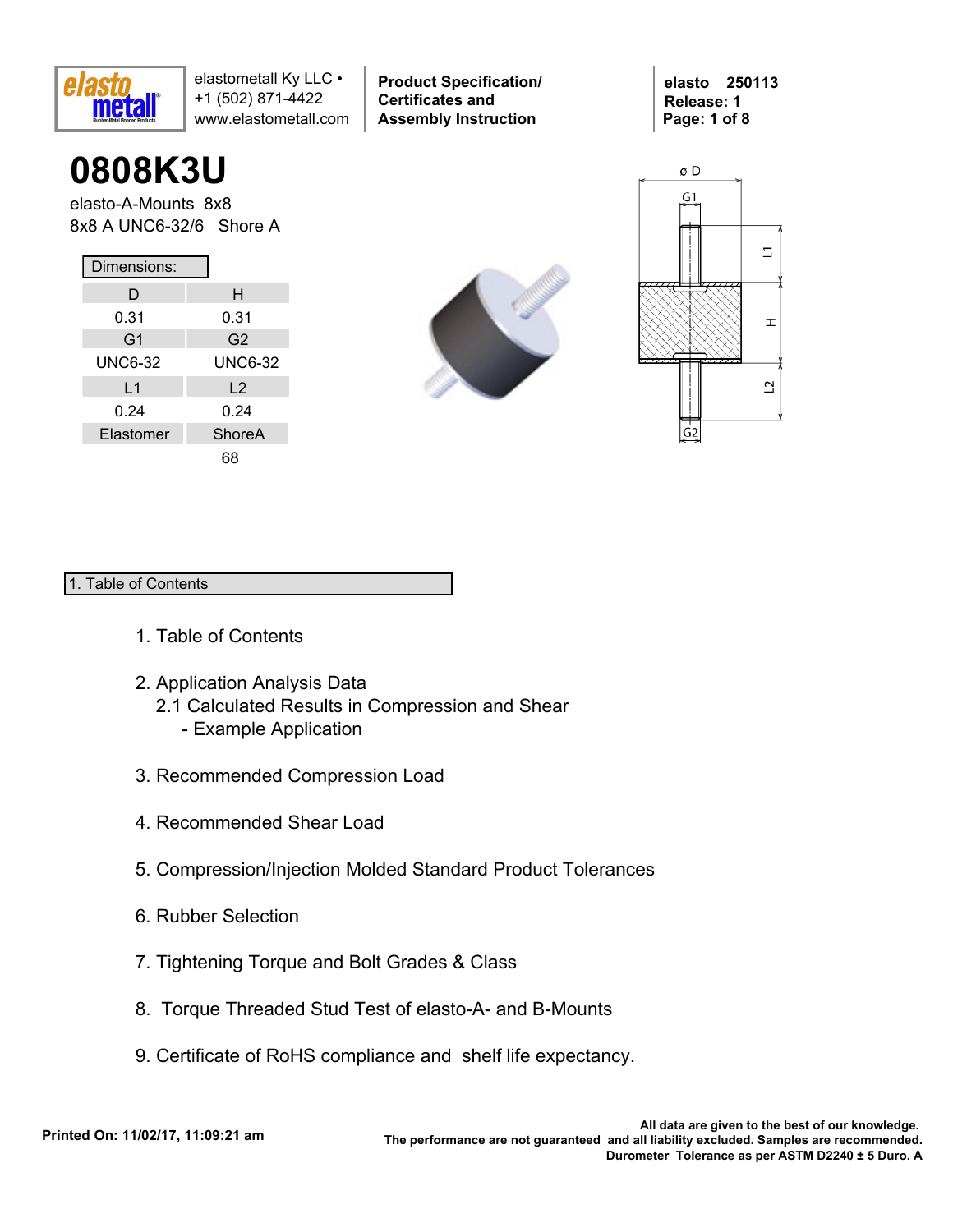

**Product Specification/ Certificates and Assembly Instruction**

**elasto 250113 Release: 1 Page: 2 of 8**

# **0808K3U**

elasto-A-Mounts 8x8 8x8 A UNC6-32/6 Shore A

| Dimensions:    |                |  |  |  |  |  |  |  |  |
|----------------|----------------|--|--|--|--|--|--|--|--|
| D              | н              |  |  |  |  |  |  |  |  |
| 0.31           | 0.31           |  |  |  |  |  |  |  |  |
| G <sub>1</sub> | G <sub>2</sub> |  |  |  |  |  |  |  |  |
| <b>UNC6-32</b> | <b>UNC6-32</b> |  |  |  |  |  |  |  |  |
| L <sub>1</sub> | $\mathsf{L}2$  |  |  |  |  |  |  |  |  |
| 0.24           | 0.24           |  |  |  |  |  |  |  |  |
| Elastomer      | ShoreA         |  |  |  |  |  |  |  |  |
|                |                |  |  |  |  |  |  |  |  |





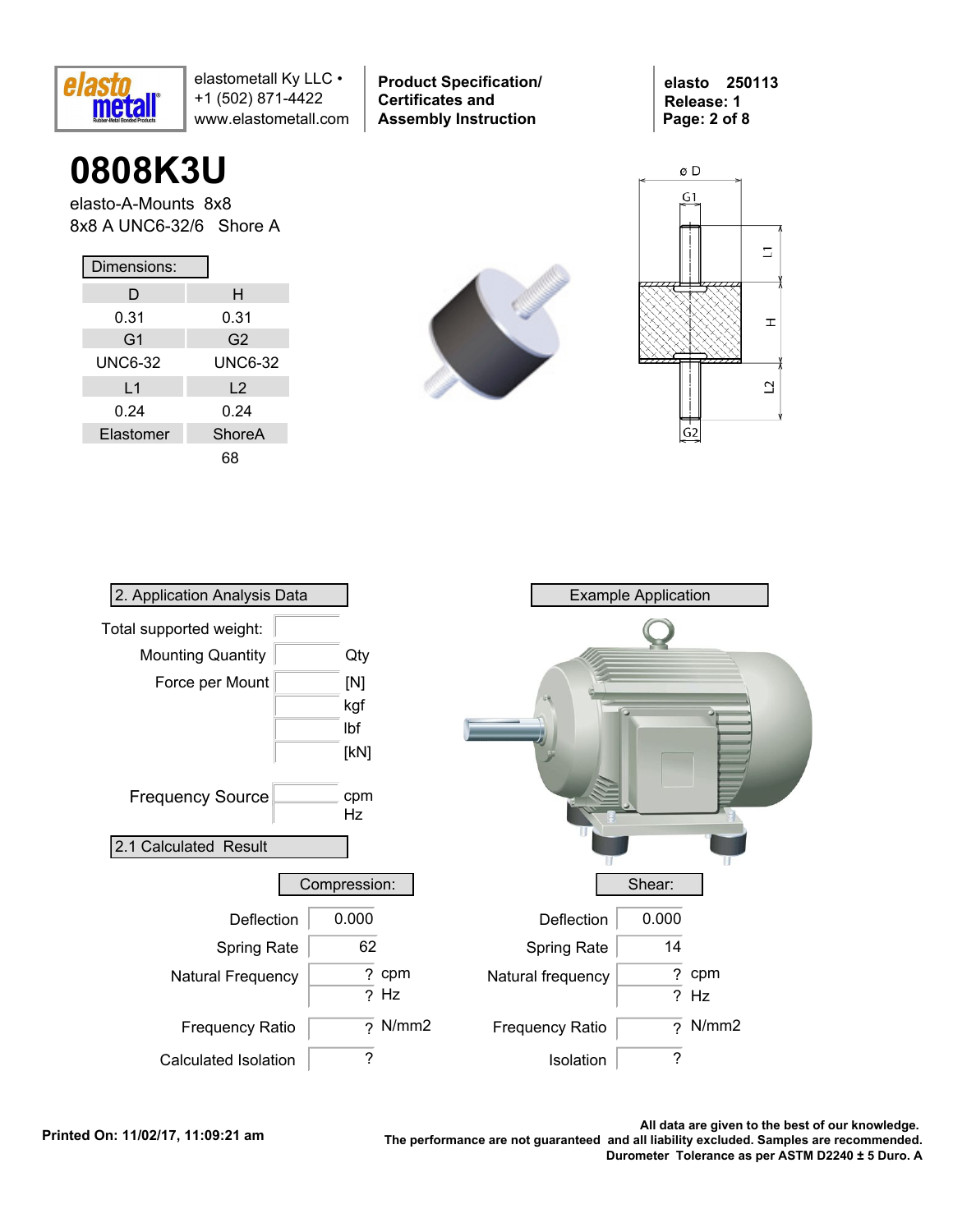

**0808K3U**

elasto-A-Mounts 8x8 8x8 A UNC6-32/6 Shore A

| Dimensions:    |                |  |  |  |  |  |  |  |  |
|----------------|----------------|--|--|--|--|--|--|--|--|
| D              | н              |  |  |  |  |  |  |  |  |
| 0.31           | 0.31           |  |  |  |  |  |  |  |  |
| G <sub>1</sub> | G2             |  |  |  |  |  |  |  |  |
| <b>UNC6-32</b> | <b>UNC6-32</b> |  |  |  |  |  |  |  |  |
| L <sub>1</sub> | L <sub>2</sub> |  |  |  |  |  |  |  |  |
| 0.24           | 0.24           |  |  |  |  |  |  |  |  |
| Elastomer      | ShoreA         |  |  |  |  |  |  |  |  |
|                |                |  |  |  |  |  |  |  |  |

3. Recommended Compression Load



**Product Specification/** 

**Certificates and Assembly Instruction**





### 0.000 62.3 Deflection Maximum Stress 34.10 0.000 Maximum Force Maximum Deflection Stress 0.00 ? cpm **Compression Information** Natural Frequency ? Hz max. force at  $15\%$  | 1.12 Spring Rate 62

? N/mm2

#### **Compression Deflection Information**

? Natural Frequency at max. load ?Isolation at



Frequency Ratio

Calculated Isolation | ?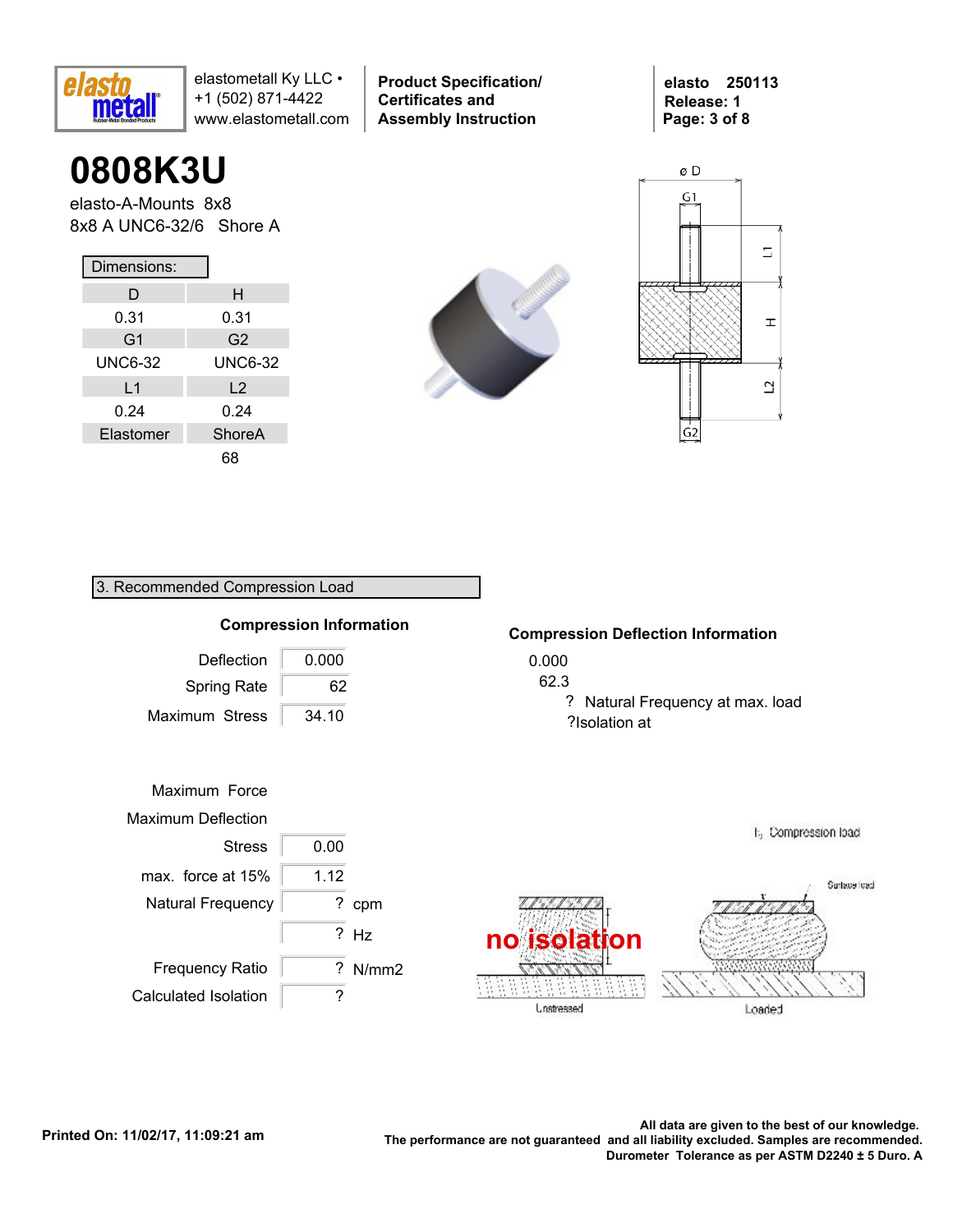

**0808K3U**

elasto-A-Mounts 8x8 8x8 A UNC6-32/6 Shore A

| Dimensions:    |                |  |  |  |  |  |  |  |  |  |
|----------------|----------------|--|--|--|--|--|--|--|--|--|
| D              | н              |  |  |  |  |  |  |  |  |  |
| 0.31           | 0.31           |  |  |  |  |  |  |  |  |  |
| G <sub>1</sub> | G2             |  |  |  |  |  |  |  |  |  |
| <b>UNC6-32</b> | <b>UNC6-32</b> |  |  |  |  |  |  |  |  |  |
| L <sub>1</sub> | L <sub>2</sub> |  |  |  |  |  |  |  |  |  |
| 0.24           | 0.24           |  |  |  |  |  |  |  |  |  |
| Elastomer      | ShoreA         |  |  |  |  |  |  |  |  |  |
|                |                |  |  |  |  |  |  |  |  |  |



**Product Specification/** 

**Certificates and Assembly Instruction**

**elasto 250113 Release: 1 Page: 4 of 8**



| 4. Recommended Shear Load |  |
|---------------------------|--|
|                           |  |



| Deflection         | 0.000 |
|--------------------|-------|
| <b>Spring Rate</b> | 14    |
| max. stress        | 0.18  |

#### **Shear Deflection Information**

- 0.000
- 14.4
	- ? Natural Frequency by max. load ? Isolation by



Loaded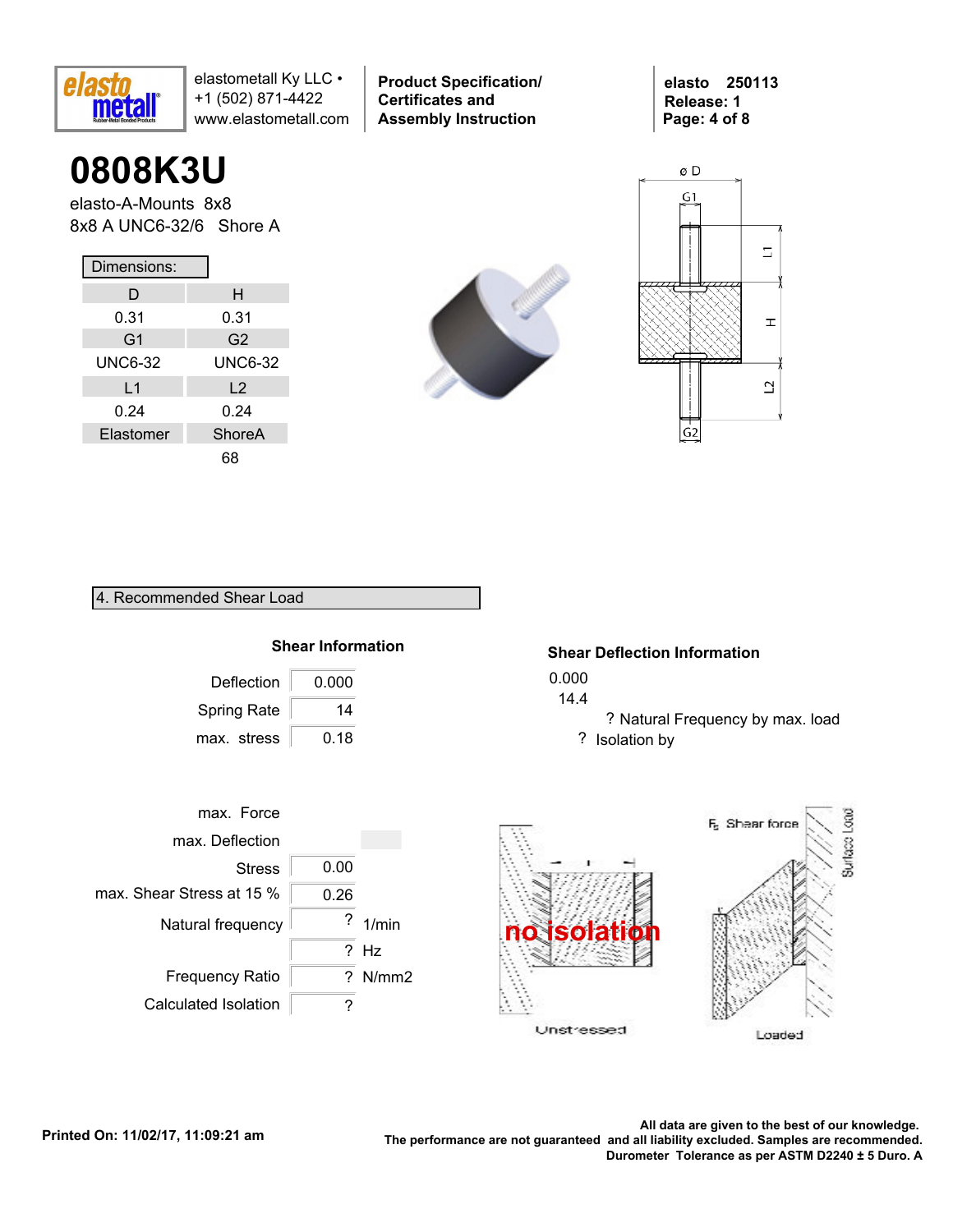

**0808K3U**

elasto-A-Mounts 8x8 8x8 A UNC6-32/6 Shore A

| Dimensions:    |                |  |  |  |  |  |  |  |  |  |
|----------------|----------------|--|--|--|--|--|--|--|--|--|
| D              | н              |  |  |  |  |  |  |  |  |  |
| 0.31           | 0.31           |  |  |  |  |  |  |  |  |  |
| G <sub>1</sub> | G <sub>2</sub> |  |  |  |  |  |  |  |  |  |
| <b>UNC6-32</b> | <b>UNC6-32</b> |  |  |  |  |  |  |  |  |  |
| L <sub>1</sub> | L <sub>2</sub> |  |  |  |  |  |  |  |  |  |
| 0.24           | 0.24           |  |  |  |  |  |  |  |  |  |
| Elastomer      | ShoreA         |  |  |  |  |  |  |  |  |  |
|                |                |  |  |  |  |  |  |  |  |  |



**Product Specification/** 

**Certificates and Assembly Instruction**



**elasto 250113 Release: 1**

**Page: 5 of 8**

### 5. Compression/Injection Molded Standard Product Tolerances

Standard compression molded product dimensional tolerances conform to DIN ISO 3302-1 M3 C Standard Injection molded product tolerances conform to DIN ISO 3302-1 M3 F Further information regarding product/process quality can be provided upon request.

| Dimensions<br>mm |     |       | <b>Dimensions</b><br>inch | Tolerance in mm<br>Class M3-F<br>DIN ISO 3302-1 | Tolerance in Inch<br>Class M3-F<br>DIN ISO 3302-1 | Tolerance in mm<br>Class M3-C<br>DIN ISO 3302-1 | Tolerance in Inch<br>Class M3-C<br>DIN ISO 3302-1 |
|------------------|-----|-------|---------------------------|-------------------------------------------------|---------------------------------------------------|-------------------------------------------------|---------------------------------------------------|
| from             | to  | from  | to                        | mm                                              | inch                                              | mm                                              | inch                                              |
| 0                | 4   | 0     | .15"                      | ± 0.25                                          | ±.010                                             | ± 0.40                                          | ±.016                                             |
| 4                | 6.3 | .16"  | 25"                       | ± 0.25                                          | ±.010                                             | ± 0.40                                          | ±.016                                             |
| 6.3              | 10  | .25"  | .39"                      | ± 0.30                                          | ±.012                                             | ± 0.50                                          | ±.020                                             |
| 10               | 16  | .39"  | .63"                      | ± 0.40                                          | ±.016                                             | ± 0.60                                          | ±.024                                             |
| 16               | 25  | .63"  | .98"                      | ± 0.50                                          | ±.020                                             | ± 0.80                                          | ±.032                                             |
| 25               | 40  | .98"  | 1.57"                     | ± 0.60                                          | ±.024                                             | ± 1.00                                          | ±.040                                             |
| 40               | 64  | 1.57" | 2.52"                     | ± 0.80                                          | ±.032                                             | ± 1.30                                          | ±.051                                             |
| 63               | 100 | 2.38" | 3.94"                     | ± 1.00                                          | ±.040                                             | ± 1.60                                          | ±.063                                             |
| 100              | 160 | 3.94" | 6.30"                     | ± 1.30                                          | ±.051                                             | ± 2.00                                          | ±.079                                             |
| 160              | ۰   | 6.30" | ٠                         | ± 1.3%                                          | ± 1.3%                                            | ± 1.3%                                          | ± 1.3%                                            |

Standard rubber hardness tolerance ± 5 Shore A Durometer per ASTM D2000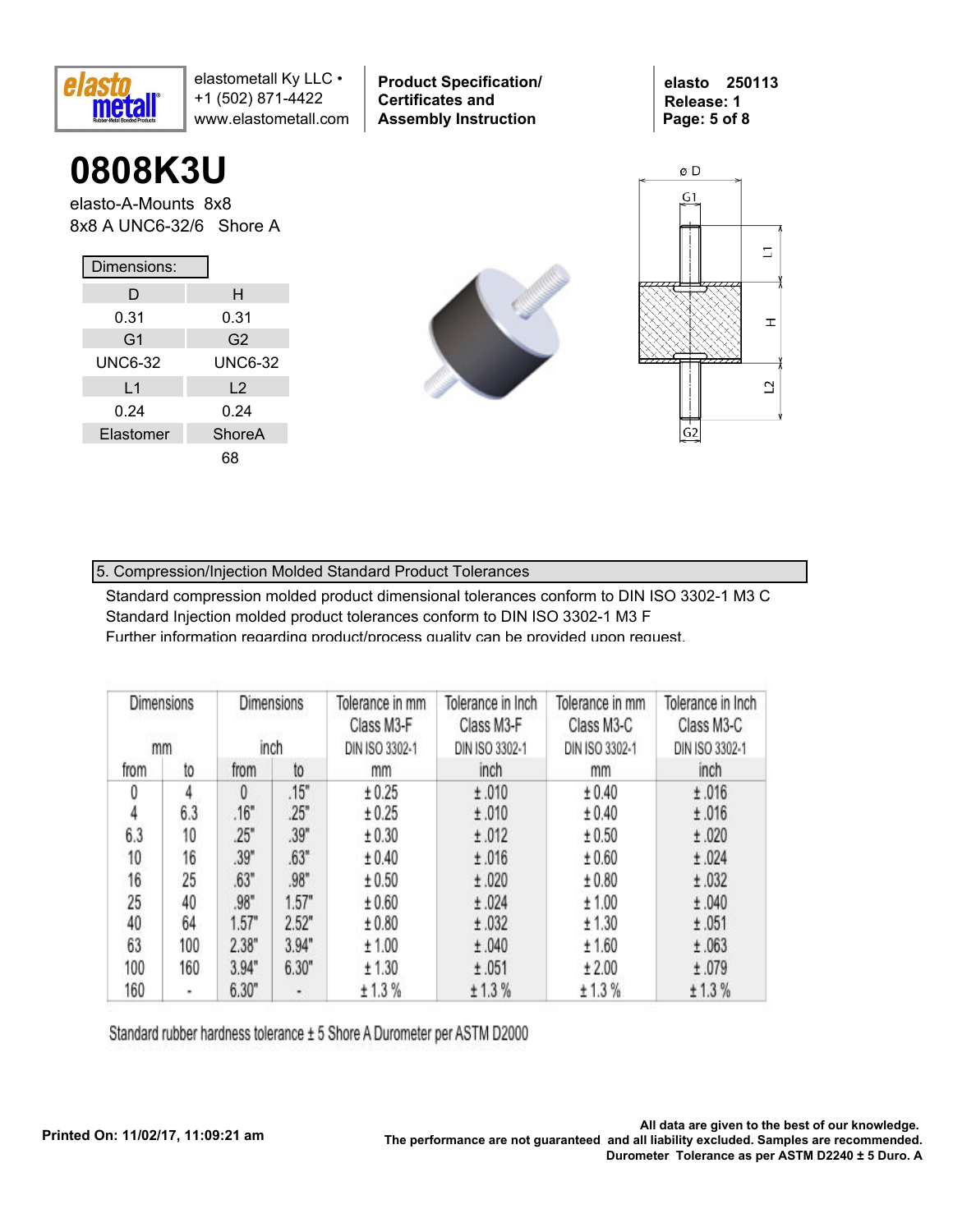

**Product Specification/ Certificates and Assembly Instruction**

**elasto 250113 Release: 1 Page: 6 of 8**

## **0808K3U**

elasto-A-Mounts 8x8 8x8 A UNC6-32/6 Shore A

| Dimensions:    |                |
|----------------|----------------|
| D              | н              |
| 0.31           | 0.31           |
| G <sub>1</sub> | G <sub>2</sub> |
| <b>UNC6-32</b> | <b>UNC6-32</b> |
| L1             | L <sub>2</sub> |
| 0.24           | 0.24           |
| Elastomer      | ShoreA         |
|                | 68             |





### 6. Rubber Selection

|                         |                                                               |                                     |                                            |                             |                                                                                                          |                           |                  |                 |                            |                   |                    | <b>PROPERTIES</b> |                  |                        |                                  |                    |                             |                          |                          |
|-------------------------|---------------------------------------------------------------|-------------------------------------|--------------------------------------------|-----------------------------|----------------------------------------------------------------------------------------------------------|---------------------------|------------------|-----------------|----------------------------|-------------------|--------------------|-------------------|------------------|------------------------|----------------------------------|--------------------|-----------------------------|--------------------------|--------------------------|
| Hardness Range (ShoreA) | Temperature Resistance Range 'C (F")                          | Short Term Peak Temperature C° (F°) | Tensile Strength (N/mm <sup>2)</sup> (PSI) | %<br>Tensile Eloangariotion | Elastomer<br><b>Basic Material</b><br>Chemical-Technical<br><b>Discription</b><br>Below:<br>(Trade Name) | International Description | Tensile Strength | Tear Resistance | <b>Abrasion Resistance</b> | Restoring Ability | Rebound Resilience | Ozone Resistance  | Flame Resistance | <b>Acid Resistance</b> | Benzene & Mineral Oil Resistance | Gas Impermeability | Water Absorption Resistance | - Temperature Resistance | + Temperature Resistance |
| $25 - 95$               | $-40^{\circ} - 75^{\circ}$<br>$(-40^{\circ} - 167^{\circ})$   | $+100^\circ$<br>(212°)              | 31<br>(4496)                               | 800                         | Natural Rubber                                                                                           | <b>NR</b>                 | $\overline{2}$   | 2               | $\overline{2}$             | $\overline{2}$    | 1                  | $\overline{4}$    | 5                | 3                      | 5                                | $\overline{4}$     | 3                           | $\overline{2}$           | $\overline{4}$           |
| $30 - 90$               | $-30^\circ - 120^\circ$<br>$(-22^{\circ} - 248^{\circ})$      | $+150^\circ$<br>$(302^{\circ})$     | 27.5<br>(3988)                             | 450                         | Chloroprene<br>(Baypren, Neoprene)                                                                       | CR                        | $\overline{2}$   | 3               | 2                          | 3                 | 2                  | 2                 | 2                | $\overline{2}$         | 3                                | 3                  | $\overline{4}$              | 4                        | 3                        |
| $30 - 90$               | $-40^{\circ} - 150^{\circ}$<br>$(-40^{\circ} - 302^{\circ})$  | $+180^\circ$<br>(356°)              | 20<br>(2901)                               | 450                         | Ethylene-Propylene -<br>Terpolymer                                                                       | EPDM                      | 3                | 4               | 3                          | 3                 | 3                  | 1                 | 6                | 3                      | 5                                | 3                  | $\overline{2}$              | 3                        | $\overline{2}$           |
| $25 - 95$               | $-40^{\circ} - +140^{\circ}$<br>$(-40° - 248°)$               | $+160^\circ$<br>(320°)              | 25<br>(3626)                               | 500                         | Ntrile Butadine<br>(Perbunan)                                                                            | <b>NBR</b>                | 3                | 4               | 3                          | 3                 | 3                  | 5                 | 5                | 3                      | 1                                | 3                  | 3                           | $\overline{4}$           | 3                        |
| $35 - 95$               | $-30^\circ - +110^\circ$<br>$(-22^{\circ} - 230^{\circ})$     | $+150^\circ$<br>$(302^{\circ})$     | 25<br>(3626)                               | 450                         | Styrene-Butadiene                                                                                        | <b>SBR</b>                | 3                | 3               | $\overline{2}$             | 3                 | 3                  | 5                 | 5                | 3                      | 5                                | 3                  | 3                           | 3                        | 3                        |
| $30 - 85$               | $-40^{\circ} - +130^{\circ}$<br>$(-40^\circ - 266^\circ)$     | $+150^\circ$<br>$(302^{\circ})$     | 17<br>(2466)                               | 800                         | Butyl                                                                                                    | <b>IIR</b>                | 3                | 2               | $\overline{2}$             | 3                 | 5                  | 1                 | 4                | 4                      | 6                                | $\overline{4}$     | $\overline{2}$              | 2                        | 3                        |
| $55 - 98$               | $-30^{\circ} - +80^{\circ}$<br>$(-22^{\circ} - 176^{\circ})$  | $+100^\circ$<br>$(212^{\circ})$     | 30<br>(4351)                               | 800                         | Polyurethane                                                                                             | <b>PUR</b>                | 1                | 2               | $\mathbf{1}$               | 3                 | 3                  | $\overline{2}$    | $\overline{4}$   | 5                      | 2                                | 4                  | 5                           | 3                        | 4                        |
| $40 - 80$               | $-70^{\circ} - +180^{\circ}$<br>$(-94° - 356°)$               | $+225^\circ$<br>(437°)              | 8<br>(1160)                                | 250                         | Silicone Rubber                                                                                          | SI                        | 5                | 5               | 5                          | 5                 | 2                  | 1                 | 4                | 3                      | 5                                | 5                  | 4                           | 1                        | 1                        |
| $65 - 90$               | $-30^{\circ} - +225^{\circ}$<br>$(-22^{\circ} - 437^{\circ})$ | $+350^\circ$<br>(662°)              | 20<br>(2901)                               | 400                         | Fluorocarbon (Viton)                                                                                     | <b>FPM</b>                | 3                | 2               | 5                          | 5                 | 4                  | 1                 | 1                | 1                      | 1                                | 1                  | ۷                           | 4                        | 1                        |

The above mentioned information are used for a guide and can be modified by elatometall to improve certain characteristis.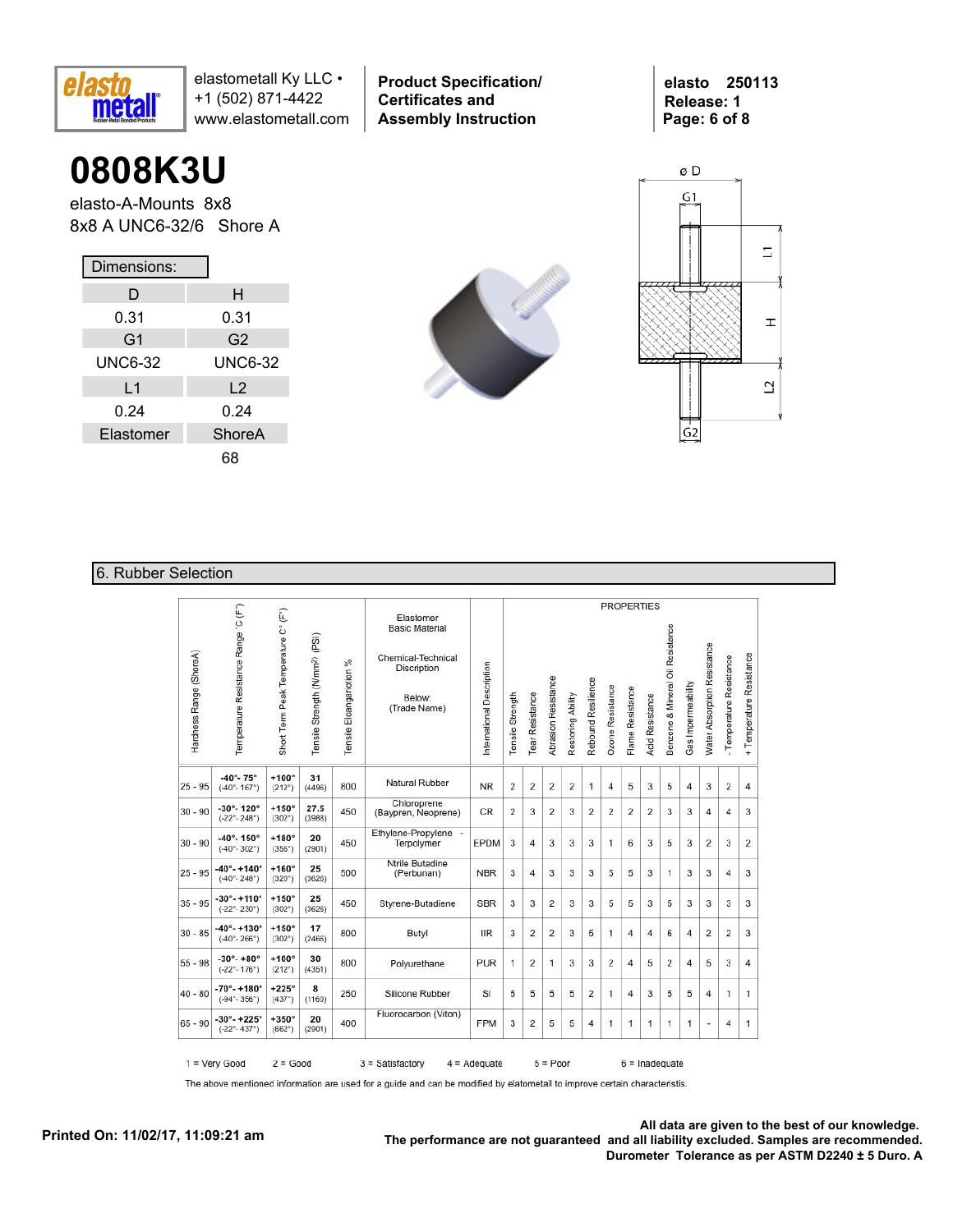

**0808K3U**

elasto-A-Mounts 8x8 8x8 A UNC6-32/6 Shore A

| Dimensions:    |                |
|----------------|----------------|
| D              | н              |
| 0.31           | 0.31           |
| G <sub>1</sub> | G2             |
| <b>UNC6-32</b> | <b>UNC6-32</b> |
| L1             | $\mathsf{L}2$  |
| 0.24           | 0.24           |
| Elastomer      | ShoreA         |
|                | 68             |



**Product Specification/** 

**Certificates and Assembly Instruction**



 $\overline{G}2$ 

**elasto 250113 Release: 1**

**Page: 7 of 8**

#### 7. Tightening Torque and Bolt Grades & Class

#### Tightening Torque per ASTM A193 and A194

|                                  | <b>Metric Units: (Metric Thread)</b> |                                     |                                     |                                  | <b>English Units: (Coarse Thread)</b> |                                          |                                          |                                  | <b>English Units: (Fine Thread)</b> |                                          |                                          |
|----------------------------------|--------------------------------------|-------------------------------------|-------------------------------------|----------------------------------|---------------------------------------|------------------------------------------|------------------------------------------|----------------------------------|-------------------------------------|------------------------------------------|------------------------------------------|
|                                  | <b>CLASS 5.6</b>                     | <b>CLASS 8.8</b>                    | <b>CLASS 10.9</b>                   |                                  | <b>GRADE 2</b>                        | <b>GRADE 5</b>                           | <b>GRADE 8</b>                           |                                  | <b>GRADE 2</b>                      | <b>GRADE 5</b>                           | <b>GRADE 8</b>                           |
| <b>Thread</b><br>Size &<br>Pitch | Tightening<br>Torque<br>(Nm)         | <b>Tightening</b><br>Torque<br>(Nm) | <b>Tightening</b><br>Torque<br>(Nm) | <b>Thread</b><br>Size &<br>Pitch | Tightening<br>Torque<br>$(ft-lb)$     | <b>Tightening</b><br>Torque<br>$(ft-lb)$ | <b>Tightening</b><br>Torque<br>$(ft-lb)$ | <b>Thread</b><br>Size &<br>Pitch | Tightening<br>Torque<br>$(ft-lb)$   | <b>Tightening</b><br>Torque<br>$(ft-lb)$ | <b>Tightening</b><br>Torque<br>$(ft-lb)$ |
| M <sub>2</sub>                   | 0.16                                 | 0.37                                | 0.52                                | $6 - 32$                         | 0.86                                  | 1.33                                     | 1.88                                     | $6 - 40$                         | 0.96                                | 1.49                                     | 2.1                                      |
| M2.3                             | 0.26                                 | 0.6                                 | 0.84                                | $8 - 32$                         | 1.58                                  | 2.44                                     | 3.44                                     | $8 - 36$                         | 1.66                                | 2.57                                     | 3.63                                     |
| M2.6                             | 0.37                                 | 0.86                                | 1.21                                | $10 - 24$                        | 2.29                                  | 3.53                                     | 499                                      | 10-32                            | 2.61                                | 4.04                                     | 5.7                                      |
| M <sub>3</sub>                   | 0.59                                 | 1.34                                | 1.88                                | $12 - 24$                        | 3.59                                  | 5.55                                     | 7.84                                     | $12 - 28$                        | 3.83                                | 5.92                                     | 8.36                                     |
| M3.5                             | 0.9                                  | 2.06                                | 2.89                                | $1/4 - 20$                       | 5.47                                  | 8.45                                     | 11.9                                     | $1/4 - 28$                       | 6.26                                | 9.7                                      | 13.7                                     |
| M4                               | 1.34                                 | 3.04                                | 4.31                                | $5/16 - 18$                      | 11.3                                  | 17.4                                     | 24.6                                     | 5/16-24                          | 12.5                                | 19.3                                     | 27.2                                     |
| M <sub>5</sub>                   | 2.65                                 | 6.03                                | 8.48                                | $3/8 - 16$                       | 20                                    | 30.9                                     | 43.6                                     | $3/8 - 24$                       | 22.66                               | 35                                       | 49.4                                     |
| M6                               | 4.51                                 | 10.3                                | 14.71                               | $7/16 - 14$                      | 32                                    | 39.4                                     | 69.8                                     | 7/16-20                          | 35.7                                | 55.2                                     | 77.9                                     |
| M7                               | 7.45                                 | 17.16                               | 24.52                               | $1/2 - 13$                       | 48.8                                  | 75.4                                     | 106                                      | $1/2 - 20$                       | 55                                  | 84.9                                     | 120                                      |
| M8                               | 10.79                                | 25.5                                | 35.3                                | $9/16 - 12$                      | 70.4                                  | 109                                      | 154                                      | $9/16 - 18$                      | 78.5                                | 121                                      | 171                                      |
| M10                              | 21.57                                | 50.01                               | 70.61                               | $5/8 - 11$                       | 97.1                                  | 150                                      | 212                                      | $5/8 - 18$                       | 110                                 | 170                                      | 240                                      |
| M12                              | 38.25                                | 87.28                               | 122.58                              | $3/4 - 10$                       | 103                                   | 366                                      | 376                                      | $3/4 - 16$                       | 115                                 | 297                                      | 420                                      |
| M14                              | 60.8                                 | 138.27                              | 194.17                              | $7/8-9$                          | 167                                   | 430                                      | 606                                      | $7/8 - 14$                       | 184                                 | 473                                      | 668                                      |
| M16                              | 93.16                                | 210.84                              | 299.1                               | $1 - 8$                          | 250                                   | 561                                      | 909                                      | $1 - 12$                         | 273                                 | 613                                      | 995                                      |
| M18                              | 127.49                               | 411.88                              | 411.88                              | $1 - 1/8 - 7$                    | 354                                   | 794                                      | 1288                                     | $1 - 1/8 - 12$                   | 397                                 | 891                                      | 1445                                     |
| M20                              | 180.44                               | 558.98                              | 578.5                               | $1 - 1/4 - 7$                    | 500                                   | 1120                                     | 1817                                     | $1 - 1/4 - 12$                   | 553                                 | 1241                                     | 2012                                     |
| M22                              | 245.17                               | 558.98                              | 784.54                              | $1 - 3/8 - 6$                    | 655                                   | 1469                                     | 2382                                     | $1 - 3/8 - 12$                   | 746                                 | 1673                                     | 2712                                     |
| M24                              | 308.91                               | 710.99                              | 1000.28                             | $1/2 - 6$                        | 869                                   | 1949                                     | 3161                                     | $1 - 1/2 - 12$                   | 978                                 | 2194                                     | 3557                                     |
| M27                              | 460.92                               | 104932                              | 1480.81                             |                                  |                                       |                                          |                                          |                                  |                                     |                                          |                                          |

522.73 Non-Standard 1421.97

2010.38

M30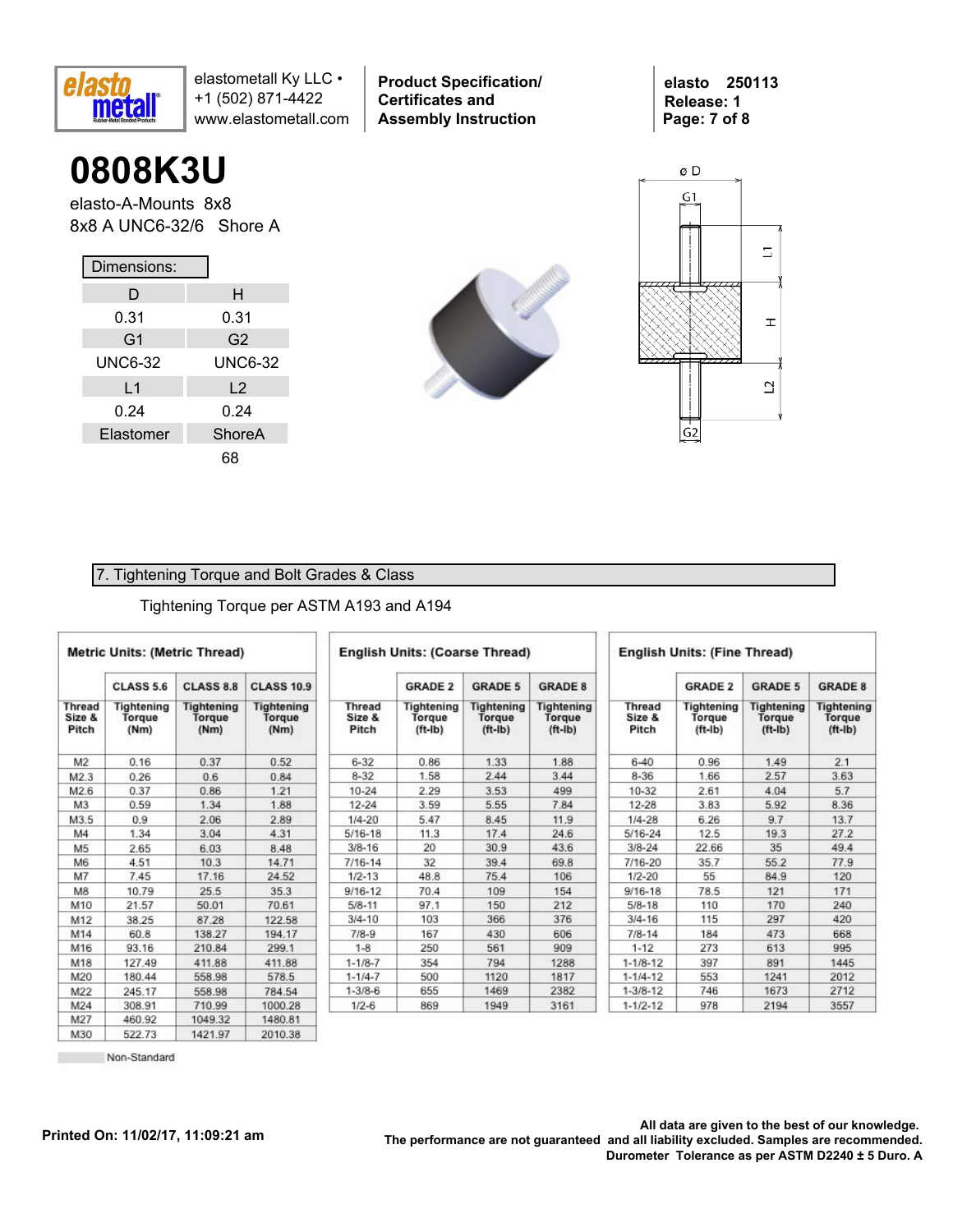

## **0808K3U**

elasto-A-Mounts 8x8 8x8 A UNC6-32/6 Shore A

| Dimensions:    |                |
|----------------|----------------|
| D              | н              |
| 0.31           | 0.31           |
| G <sub>1</sub> | G <sub>2</sub> |
| <b>UNC6-32</b> | <b>UNC6-32</b> |
| L <sub>1</sub> | L <sub>2</sub> |
| 0.24           | 0.24           |
| Elastomer      | ShoreA         |
|                |                |



**Product Specification/** 

**Certificates and Assembly Instruction**



#### 8. Torque Threaded Stud Test of elasto-A- and B-Mounts

Tighten flat bar steel on jaw vise. Setup required torque wrench per table. Use a nut for specimen and tighten it with torque wrench until the required torque is achieved. Loosen nut from specimen and visual check threaded studs for:



- **Thread pitch damaged or sheered**
- **Connection between washer**
- **Broken stud**



.All data are given to the best of our knowledge<br>.The performance are not guaranteed and all liability excluded. Samples are recommended. **Durometer Tolerance as per ASTM D2240 ± 5 Duro. A**

**elasto 250113 Release: 1 Page: 8 of 8**